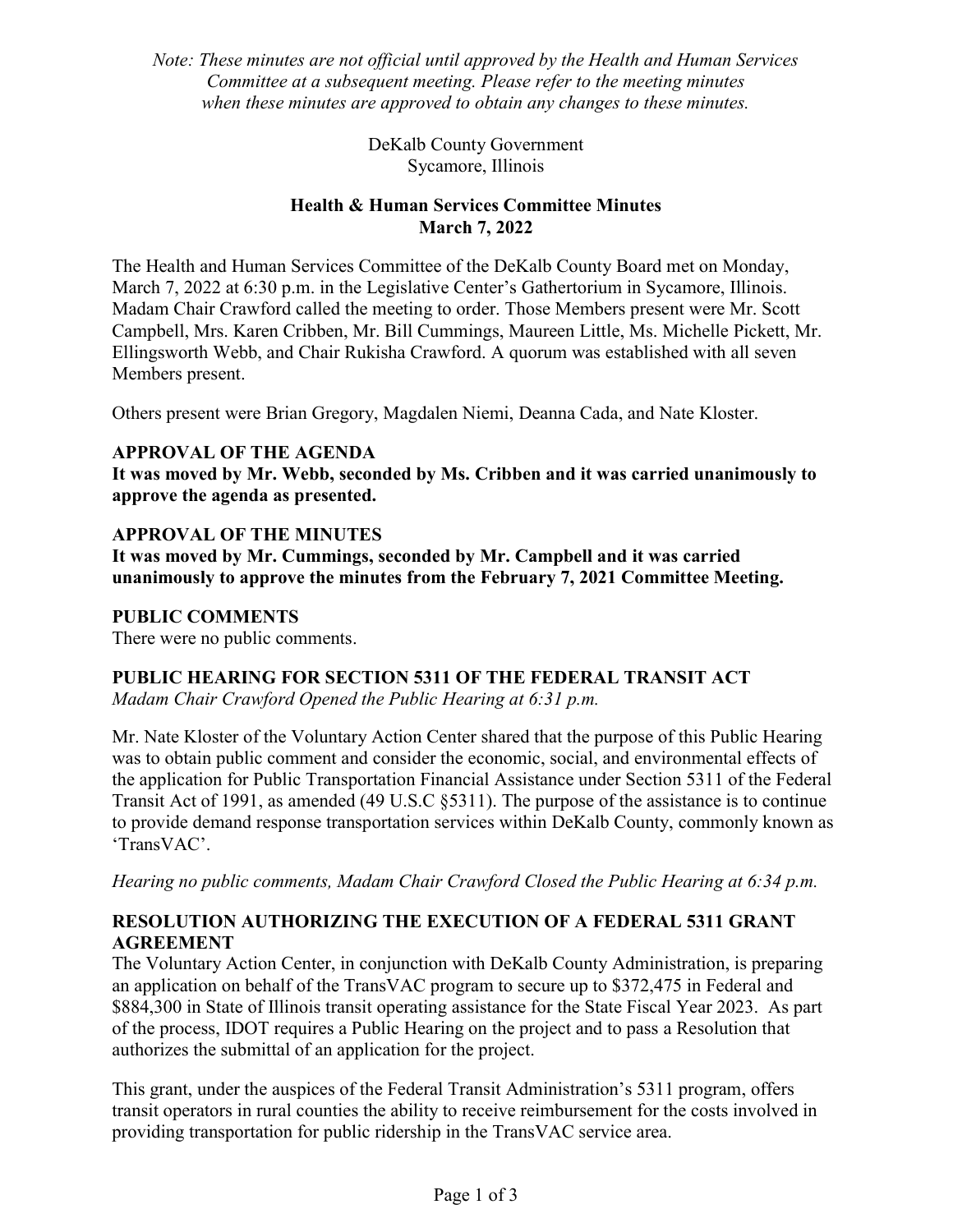Health and Human Services Committee Minutes March 7, 2022 Page 2 of 3

It was moved by Mr. Campbell, seconded by Mr. Cummings and approved unanimously to forward the Resolution to authorize and execute a Federal 5311 Grant Agreement for the Voluntary Action Center to the full County Board recommending its approval.

### RESOLUTION AUTHORZING AND EXECUTING REBUILD CAPITAL GRANT AGREEMENT

Additionally, as part of the Voluntary Action Center's recent \$1 Million facility construction award under the Rebuild Illinois program, IDOT is requesting a Resolution authorizing execution of that agreement.

It was moved by Mr. Campbell, seconded by Mr. Cummings and approved unanimously to forward the Resolution to the full County Board recommending its approval.

#### A RESOLUTION APPROVING AN UPDATED STATEMENT OF POLICY ON PROVIDING NON-DISCRUMINATORY SERVICES PER TITLE VI OF THE CIVIL RIGHTS ACT OF 1964

Finally, as part of ongoing IDOT compliance, the Voluntary Action Center is requesting the approval of an updated Title VI non‐discrimination policy. Federal regulations require transit programs to update this policy on a periodic basis. This policy was last updated by the County Board on May 16, 2018.

It was moved by Mr. Campbell, seconded by Mr. Webb and approved unanimously to forward the Resolution updating the County's Title VI Policy to the full County Board recommending its approval.

### SENIOR SERVICES TAX LEVY APPLICATION UPDATE

Community Mental Health Board Director Ms. Deanna Cada briefly shared that the same ten agencies as last year have applied for funding this year through the online portal for the Senior Services Tax Levy Annual Allocations.

She reminded the Committee that there will be two meetings next month on April  $4<sup>th</sup>$  and April  $11<sup>th</sup>$  for in-person Hearings. Prior to the HHS Committee Meeting this evening, the group was able to get refresher training on the online Foundant Program that the agencies applied through.

Ms. Cada lastly noted that the Committee has initially \$433,400 to allocate with \$525,615 being requested. There are some reserves on hand and utilizing those reserves can be part of their allocation discussions following both evenings of Hearings.

# DEKALB COUNTY REHAB & NURSING CENTER ADMINISTRATOR'S REPORT

Ms. Niemi provided the following updates to the Committee:

- 1. IDPH‐Annual Life and Safety inspection conducted 1/20/22 ‐1/21/22‐Received final report and plan of correction was submitted and accepted.
- 2. IDPH did approve use of New Activity Center and Kitchen Warming Centers. IDPH wishes to be notified when the ICU is ready for occupancy and they will visit.
- 3. 3. COVID 19 outbreak‐ongoing. Began 11/29/21 and will need to go 28 days from 2.24.22 to end outbreak. The positivity rate has decreased for DeKalb County. No recent positive cases in staff or residents.
- Note: These minutes are not official until approved by the Health and Human Services Committee at a subsequent meeting. Please refer to the meeting minutes when these minutes are approved to obtain any changes to these minutes.